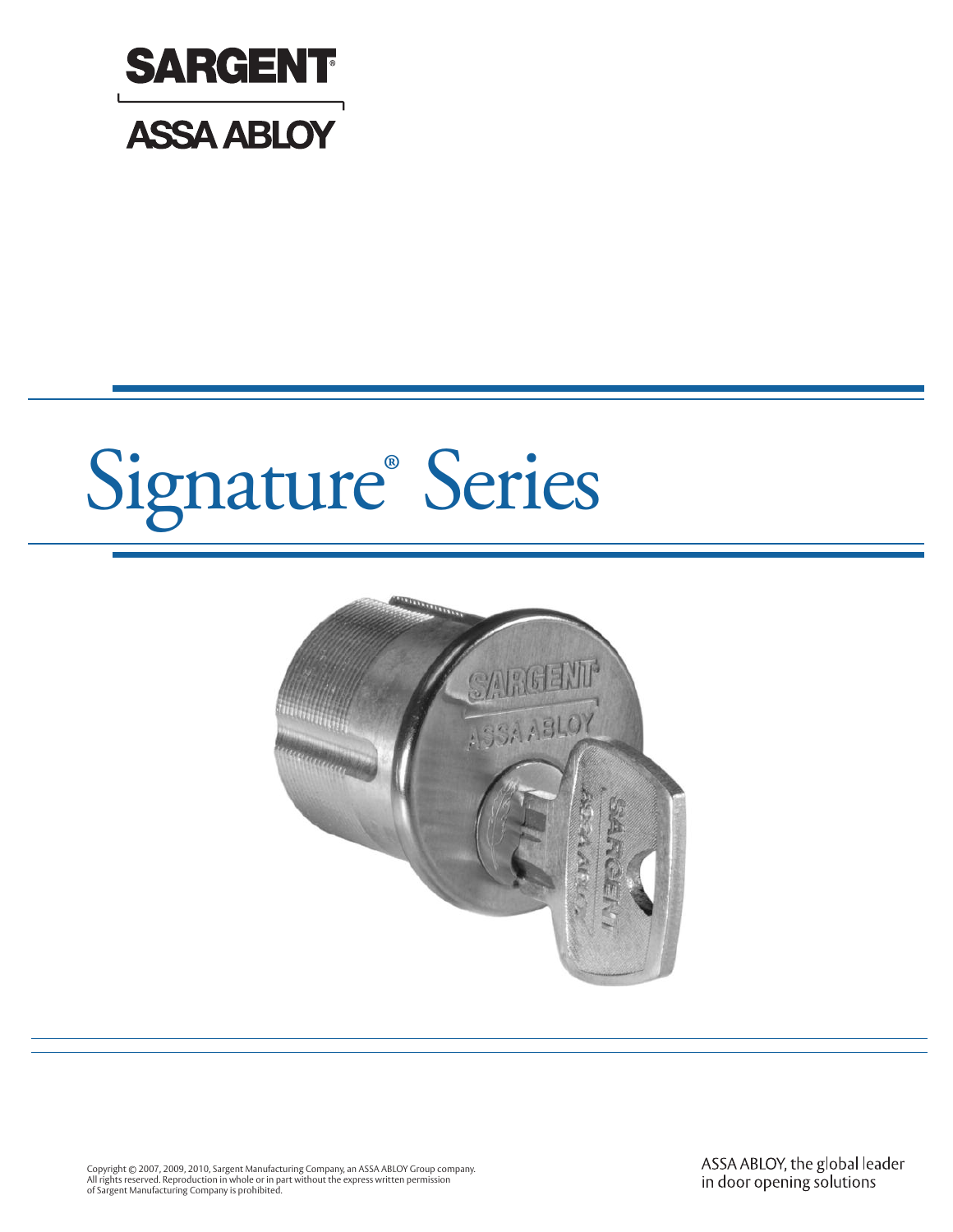## **SARGENT ASSA ABLOY**

#### **Table of Contents Page**

#### **Policy**

The SARGENT® Signature® patented cylinders and keys are available through the normal channels of distribution.

Assignment of unique SARGENT Signature patterns must be pre-approved by the factory.

A letter requesting a SARGENT Code Pattern Registration Form must be sent to the Key Records Department in New Haven, CT.

Signature patterns will be issued by predefined geographical boundaries and assigned in accordance with a standard factory policy. This policy would not reuse the same key way with the same Signature dimple pattern in the same state or adjacent states providing a large area of exclusivity. For example a system in Connecticut would not be reused in New York, Massachusetts and Rhode Island.

A letter of authorization under the letterhead of the End-User must accompany any purchase orders for any products which involve SARGENT's Signature cylinders and or keys.

SARGENT Signature patterns are assigned at the End-User level.

## **Pyramid. Cylinder & Key Control Products**



90105:C09/15/10

\* See product catalogs for more information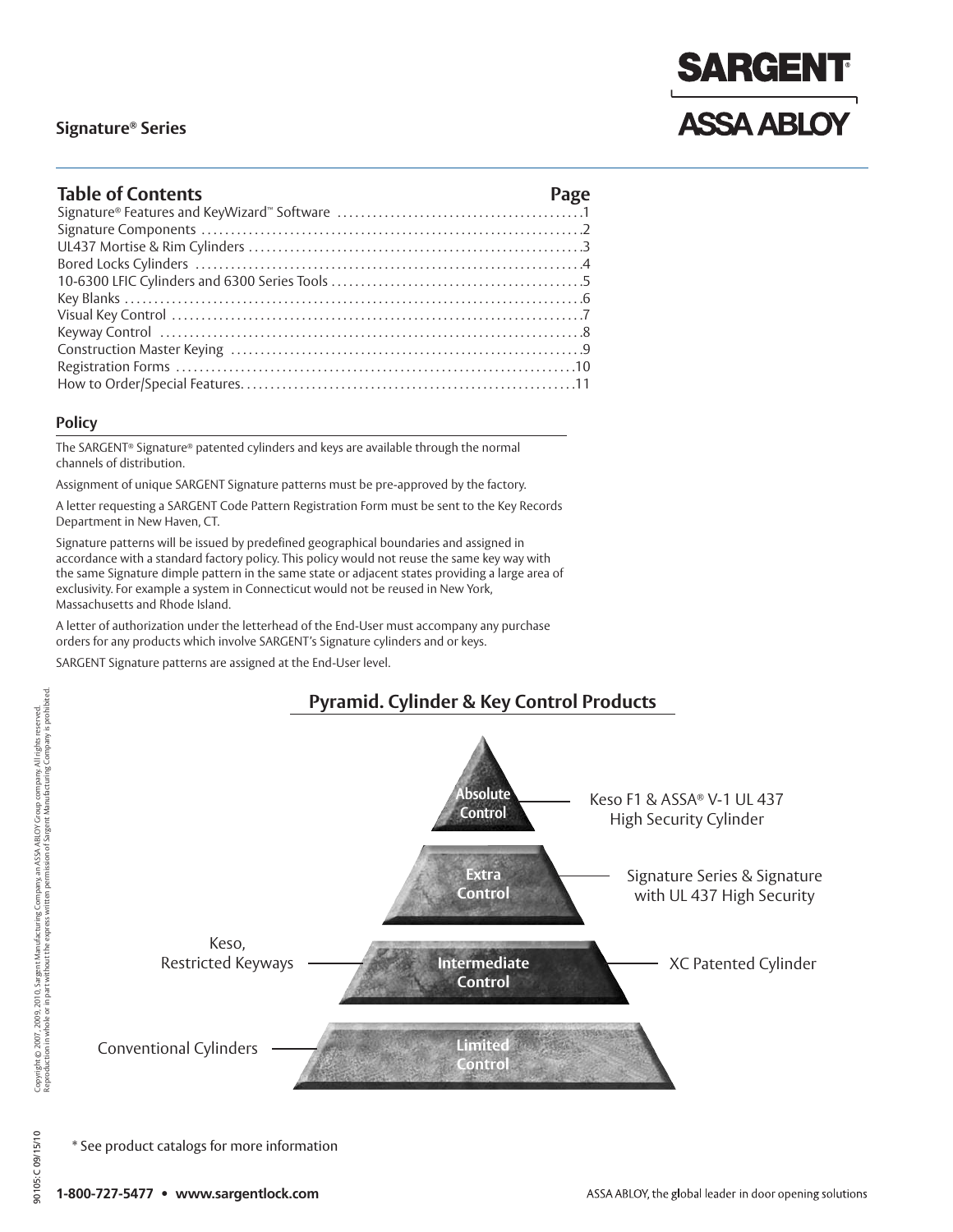## Signature ® Features and KeyWizard™ Software

#### **Signature® Series**

# **ASSA ABLOY**

#### SARGENT's KeyWizard" 5.5 Software Package Tracks Multiple Key Systems Including Keys, Keyholders, Locations and Hardware Information

This comprehensive key management software package was developed for locksmiths and end-users to track detailed information. The program features easy to navigate, non-cluttered screens and uses a format similar to Microsoft® Outlook™.

#### **Features:**

- Free Technical Support 1-800-610-1706 and system upgrades for 1 year
- Website support at www.keywizard.net
- Multi-level passwords and access levels
- Clear, easy to read screens
- Manages multiple end user key systems
- Customized query, reporting, and search capability
- Global searching across multiple key systems
- Comprehensive hardware schedules
- Keyholder photos and signatures for identity verification
- Scheduled maintenance and reminders for overdue keys and back-ups
- Accurate key symbol sorting
- Multi-level key authorizations and key deposits
- Network and stand-alone versions
- Pinning calculators
- Reports options including printing in a variety of formats and e-mail
- Cylinder and key random serial ID generator
- Key authorization forms that can be printed at will

How to Order: ...............................Part Number Single License Version . . . . . . . . . . . . . . . . . . . . . .**KW-SS1** Network Version . . . . . . . . . . . . . . . . . . . . . . . . . . . .**KW-SSN1** Demonstration Version . . . . . . . . . . . . . . . . . . . . .**KW-DEMO1**

- Editable field titles
- Ability to connect to a website and search for any updates

| '® |
|----|

| By <b>SARGENT</b> ® |
|---------------------|
|---------------------|

| KeyWizard replacement for KeyMinder<br>(Consult factory for eligibility requirements)        |  |
|----------------------------------------------------------------------------------------------|--|
|                                                                                              |  |
|                                                                                              |  |
| * Please consult factory for the availability of existing<br>systems for use with KeyWizard. |  |

#### **Computer System Recommendations:**

KeyWizard CD with new masterkey system (when purchased with hardware) . . . . . . . . . .**DLKW1**

#### **REQUIRED:**

KeyWizard CD

- 350 MHz processor
- 60 MB hard disk space
- Windows® 7, Vista, XP, NT, ME, 2000 or 98

with existing key systems\* . . . . . . . . . . . . . . . . . .**DLKW2**

- 64MB Ram
- CD drive

#### **RECOMMENDED For Better Performance:**

- 500 MHz or faster
- 70 MB or more
- Windows® 7, Vista, XP, NT, ME, 2000 or 98
- 64MB Ram
- CD drive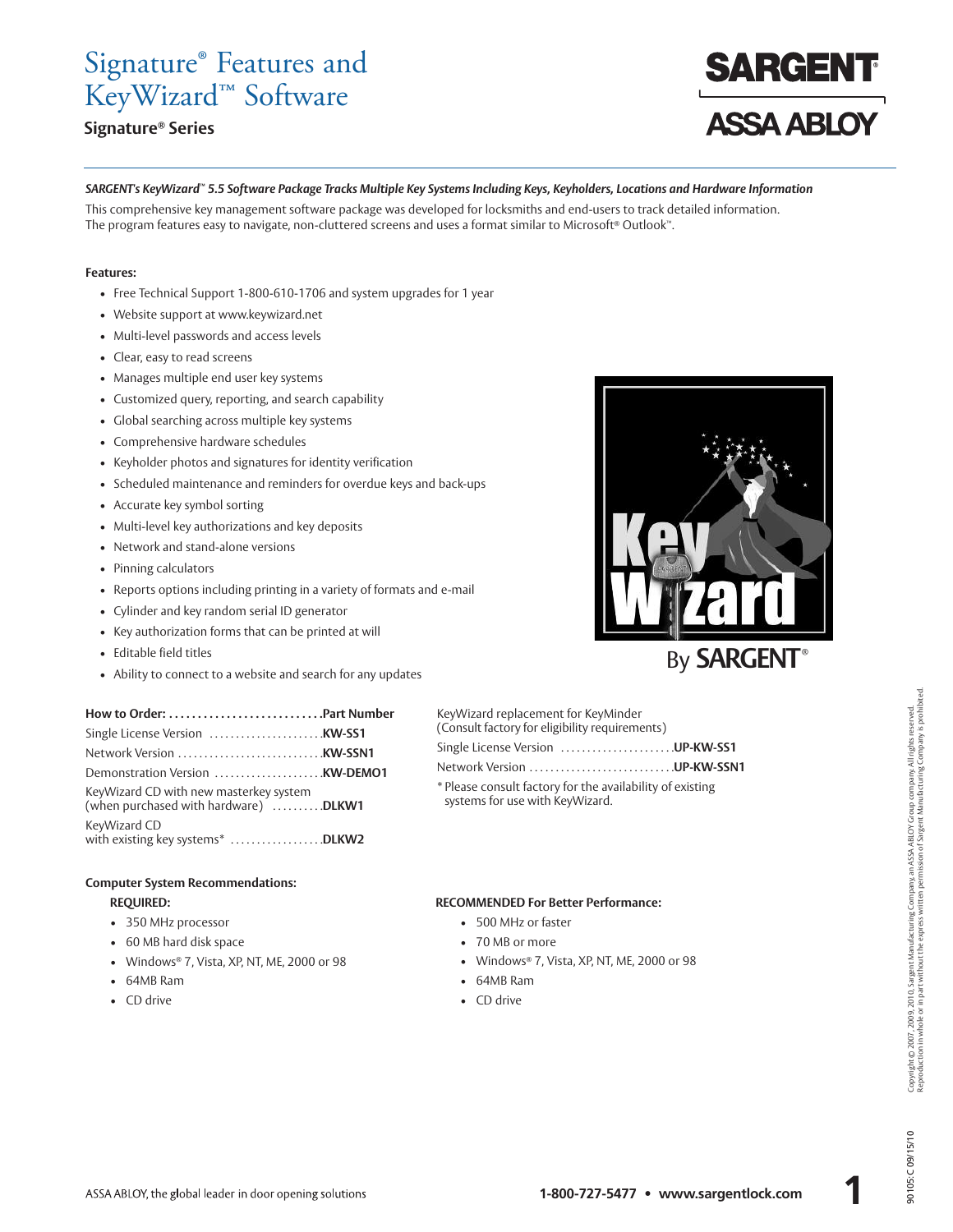## Signature Components

### **Signature® Series**



The Signature key system consists of a 6 pin cylinder with 2 added blocking bars with shear lines (item 4) which work in conjunction with 6 factory loaded side pins. The side pins depths and locations vary and only work with a corresponding dimpled key.

In addition, two "blocking pins" for a total of 8 are in each plug/barrel. These blocking pins prohibit non Signature keys from being inserted into the Signature cylinder. Signature keys can operate non-Signature cylinders.

These pins are factory installed and do not need to be serviced.

The Signature key system is ideal for existing facilities that would like to upgrade to a Patented key system with minimal effort.

Signature can easily blended into most existing key systems while allowing the end user one master key that will open both Signature and non-Signature cylinders.



90105:C 09/15/10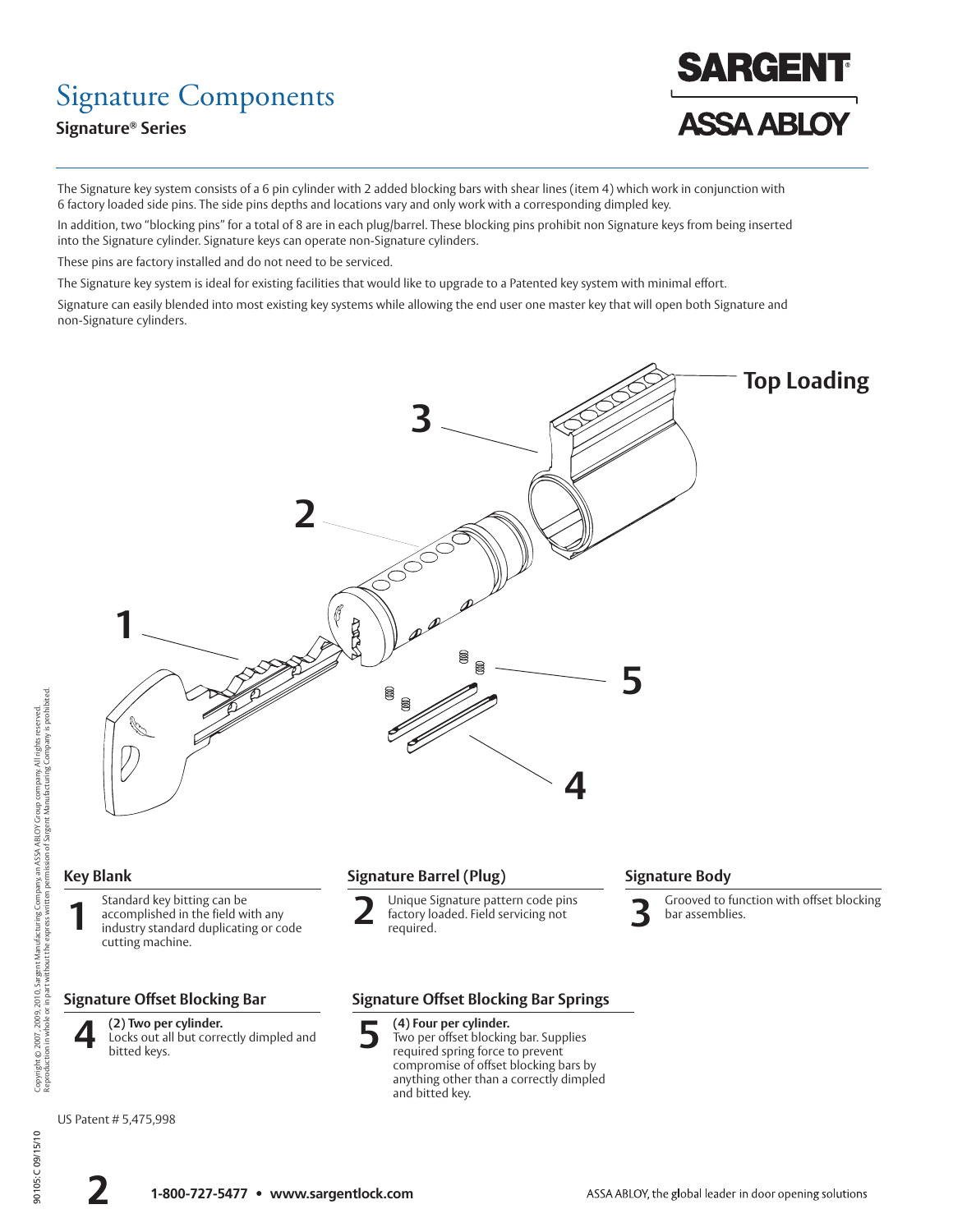## UL437 Mortise & Rim Cylinders

#### **Signature® Series**

# **ASSA ABLO**

#### **UL 437 Listed Cylinders**

Sargent offers the Signature Series Mortise and Rim Cylinders with the UL 437 option. UL 437 sets the standard for both drilling and picking resistances. These cylinders are manufactured to include hardened drill resistant inserts in both the plug/barrel and body along with 6 stainless spool drivers.

UL 437 High Security Signature Cylinders are recommended for doors most likely to be physical assaulted, while the use of standard Signature Cylinders is more advantageous and less costly for interior doors.

The UL cylinders complement Anti Vandal and Security escutcheons offered with our 8200 Series Mortise Locks and 80 Series Exits Devices.



### **Top Loading of Cylinders allows for easier field pinning (since May 2008)**

|               | Complete 6 Pin<br>Assembly | Barrel  | Body & Slide Assembly |
|---------------|----------------------------|---------|-----------------------|
| 40 Series*    | $10 - 41$                  | 13-3835 | 13-3726               |
| Cylinder      | $10 - 42$                  | 13-3836 | 13-3727               |
|               | $10-43$                    | 13-3837 | 13-3728               |
|               | $10 - 44$                  | 13-3838 | 13-3729               |
|               | 10-46                      | 13-3839 | 13-3730               |
|               | $10 - 48$                  | 13-3840 | 13-3731               |
|               | $10 - 50$                  | 13-3841 | 13-3732               |
|               | $10 - 52$                  | 13-3842 | 13-3733               |
|               | $10 - 54$                  | 13-3843 | 13-3734               |
|               | 10-56                      | 13-3844 | 13-3735               |
| Rim Cylinder* | $10 - 34$                  | 13-3845 | 13-3847               |

\* When cylinders are ordered (without hardware), they are packed with #97 rosette as standard. Others available, consult Product Catalogs for optional collars.

**Note:** Parts on this page reflect only those that are unique to the Signature feature. For all other cylinder components, refer to the standard cylinder section.

Only the Signature cylinders listed on this page are offered in higher security UL 437 version. Only Signature Mortise or Rim cylinders are available with the UL option which provides the highest level of security and is underwritten by Underwriters Laboratories UL 437 standards.

**Note:** UL437 is not available with 21-, 63-, 78- or LE3 & LE4 mortise trims

ASSA ABLOY, the global leader in door opening solutions

**Example order for a UL437 Signature Mortise Cylinder is specified: 10-UL-41 x 26D x key set**

#### **Mortise/Rim Cylinders Cams for use with 40 Series**

- Cam Suffixes are used when ordering mortise cylinders with option cams.
- Cam Part Numbers are used to order the cams separately

| <b>Cam Type</b>                                        | Suffix     | Part<br>Number |
|--------------------------------------------------------|------------|----------------|
| <b>SARGENT Std</b><br>Cam                              | No Suffix  | 13-0660        |
| <b>ADAMS RITE</b><br>(1850)                            | $-101$     | 13-0512        |
| <b>ADAMS RITE</b><br>(4070)                            | $-104$     | 13-0513        |
| Inside Cam<br>for 16 & 92<br>function Mortsie<br>Locks | $-105$     | 13-0665        |
| Schlage L                                              | $-106$     | 13-0928        |
| Cam Screws                                             | 2 required | 01-1121        |

01/21/60 D:50106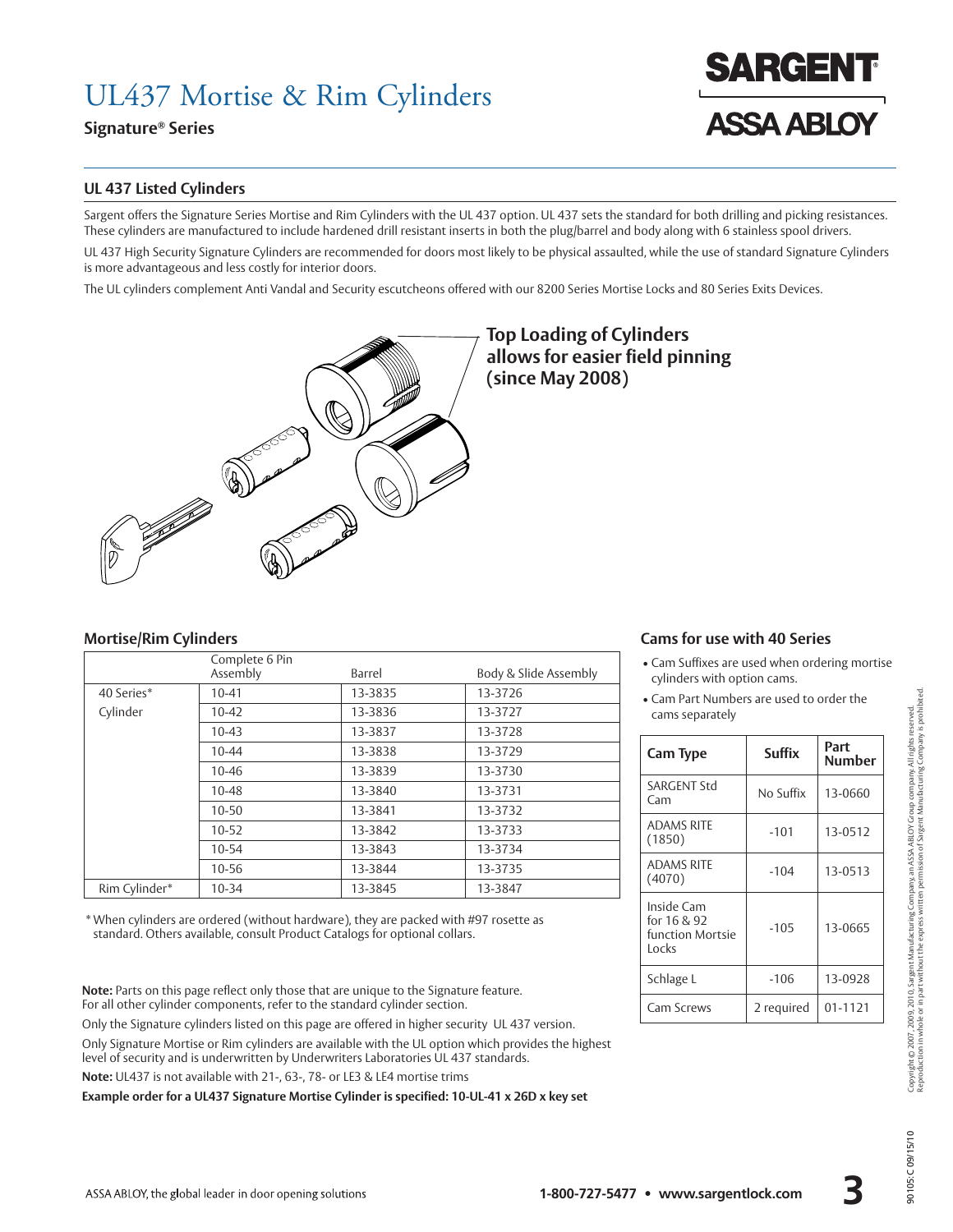## Bored Locks Cylinders

**Signature® Series**





#### **Bored Locks**

| .                      |                          |                    |                              |                    |
|------------------------|--------------------------|--------------------|------------------------------|--------------------|
| <b>Functions</b>       | Lockset                  | Assembly           | <b>Barrel</b><br>Assembly #1 | Body & Slide<br>#2 |
| All except 50 function | 11 Line                  | 10-C11-1 (13-4147) | 13-3851                      | 13-3710            |
| All except 50 function | 10, 8L, 7 Lever,<br>6500 | 10-C10-1 (13-3713) | 13-3851                      | 13-3710            |
| All except 50 function | 9.8                      | 10-C8-1 (13-3827)  | 13-3850                      | 13-3852            |
| All except 50 function | 6 "S"."N"                | 10-C6-1 (13-3814)  | 13-3851                      | 13-3710            |
| All except 50 function | $6$ " $B$ "              | 10-C6-1B (13-3815) | 13-3851                      | 13-3710            |
|                        |                          |                    |                              |                    |

#### **Auxiliary Locks (Deadbolts)**

| Lockset | Assembly            | <b>Barrel</b> #1 | Body #2 |
|---------|---------------------|------------------|---------|
| 484     | 10-C480-1 (13-3857) | 13-3849          | 13-3855 |
| 485,487 | 10-C480-2 (13-3858) | 13-3849          | 13-3855 |
| 486     | 10-C480-3 (13-3859) | 13-3849          | 13-3855 |
| 464/474 | 10-C460-1 (13-3861) | 13-3849          | 13-3854 |
| 465/475 | 10-C460-2 (13-3862) | 13-3849          | 13-3854 |

**Note:** Parts on this page reflect only those that are unique to the Signature feature. For all other cylinder components, refer to the standard cylinder section.

**Not Available in UL 437**

For products not listed, contact factory for availability

90105:C 09/15/10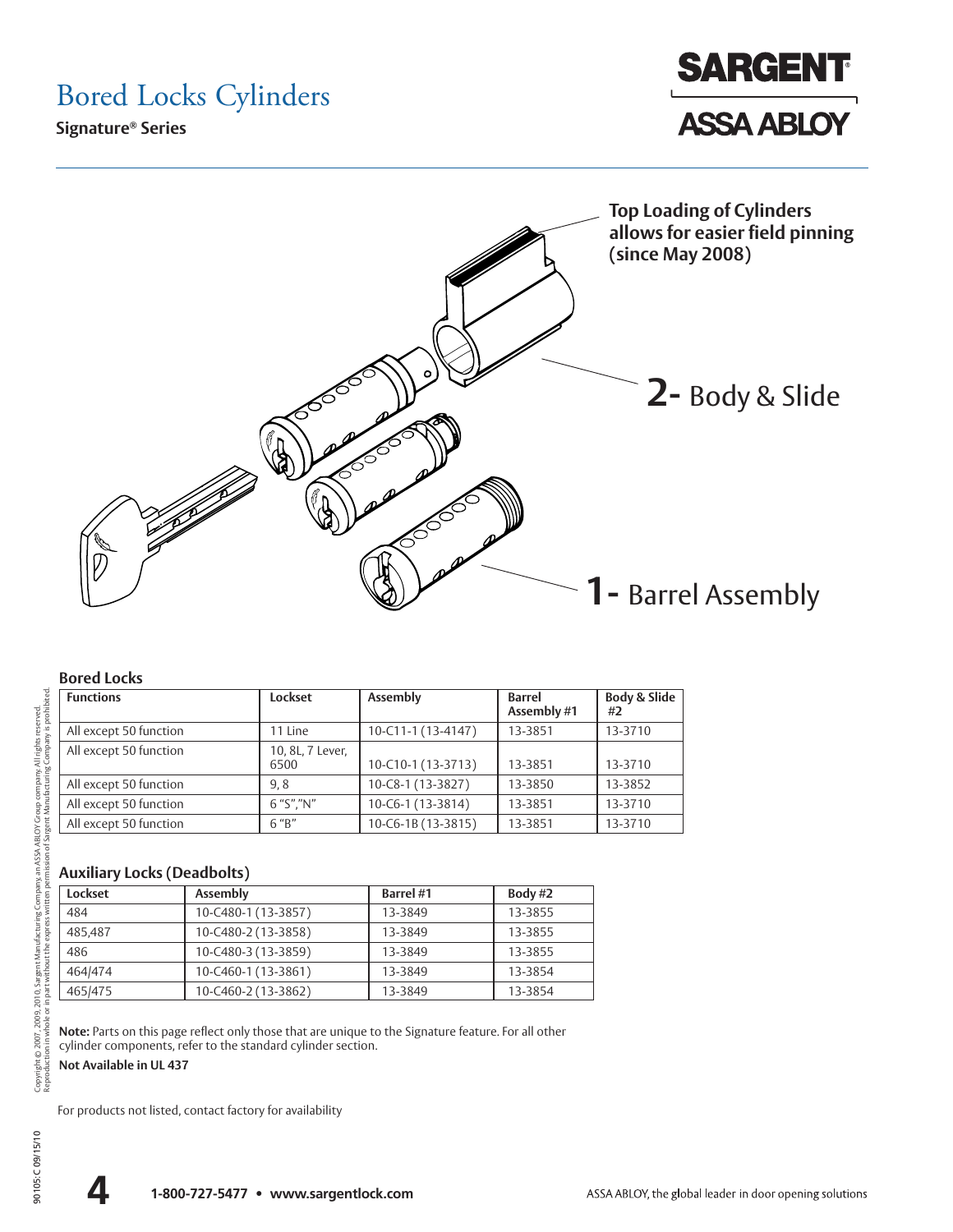## 10-6300 LFIC Cylinders and 6300 Series Tools

#### **Signature® Series**



Signature LFIC core cylinders offer a patented cylinder with the convenience of quickly changing cores without lock disassembly. Consult individual product catalogs for availability.

**CALL** 

 $\sqrt{\frac{2}{10}}$ 

**1**

• 10-63-6500 Series • 10-63-8 & 10-63-9 Line Bored Locks • 10-63-758 Padlocks • 10-63-858 Padlocks

**2 3**

#### **Ordering examples:**

10 Line Cylindrical - 10-63-10G05 LL x 26D x LH key set 8200 Mortise - 10-63-8204 LNL x 26D x RH key set

**Top Loading of Cylinders allows for easier field pinning (since May 2008)**

#### **10-6300 LFIC can be used with:**

- 10-63-34 Rim Cylinders
- 10-63-40 Series Mortise Cylinders (in these Sizes 42(1-1/4"), 43(1-3/8"), 44(1-1/2") & 46(1-3/4")
- 10-63-11 Line (T-Zone Locks)
- 10-63-10 Line Locks
- 10-63-7 Line Locks

**Note:** Not available with the UL option

#### **432 RC Tool for 6300 LFIC (Removable Core)**



- The 432 RC tool to assist in installing SARGENT LFIC (Removable Core) Mortise Housings. This tool makes it easy to thread a cylinder body into a Mortise lock and can also be used to check the cylinder function of a lock before installing the cylinder core.
- Order as: 432 RC for the 6300 LFIC (Removable) Core Installation Tool

#### **437S Signature Keying Kit**

Used to service SARGENT Signature cylinders. Includes all of the same components as the 437C plus: (As shown in the Cylinders & Components Catalog)

- 100 Blocking Bar springs, 13-0986
- 10 Each Blocking Bars, 13-1109
- 1 Each Field Service Tool, 13-3916

**Note:** When repining 10-6300 Signature removable core cylinders made before January 2009, containing special hollow drivers, the 437RC/UL supplemental pinning kit is required.

**Note:** Parts on this page reflect only those that are unique to the Signature feature. For all other cylinder components, refer to the standard cylinder section.

| 10-6300 Cores        |                      |  |  |
|----------------------|----------------------|--|--|
| <b>Complete Core</b> | 10-6300 x finish     |  |  |
| #1 Barrel            | 13-0976              |  |  |
| #2 Body Only         | 13-0977              |  |  |
| #3 Sleeve            | 13-1074              |  |  |
| Slide<br>(Not Shown) | 13-0797/<br>13-1341* |  |  |

\* Slides for cylinders mfg after 3/06

#### **436-1 Slide Block Kit**

- Includes fixture and staking tool for use only with the (10)- 6300 Series Cylinders manufactured after March 2006 for the ease of top loading in the field
- The kit includes 100 each slides p/n 13-1341, 14-2052 Staking Block and staking tool 14-0507
- Cylinders manufactured after March 2006 will not include the box around the SARGENT logo and can be used with this kit



**Note:** Cores made prior to March 2006 can be bottom loaded or top loaded with slide 13-0797, which must be staked.

01/21/60 D:50106



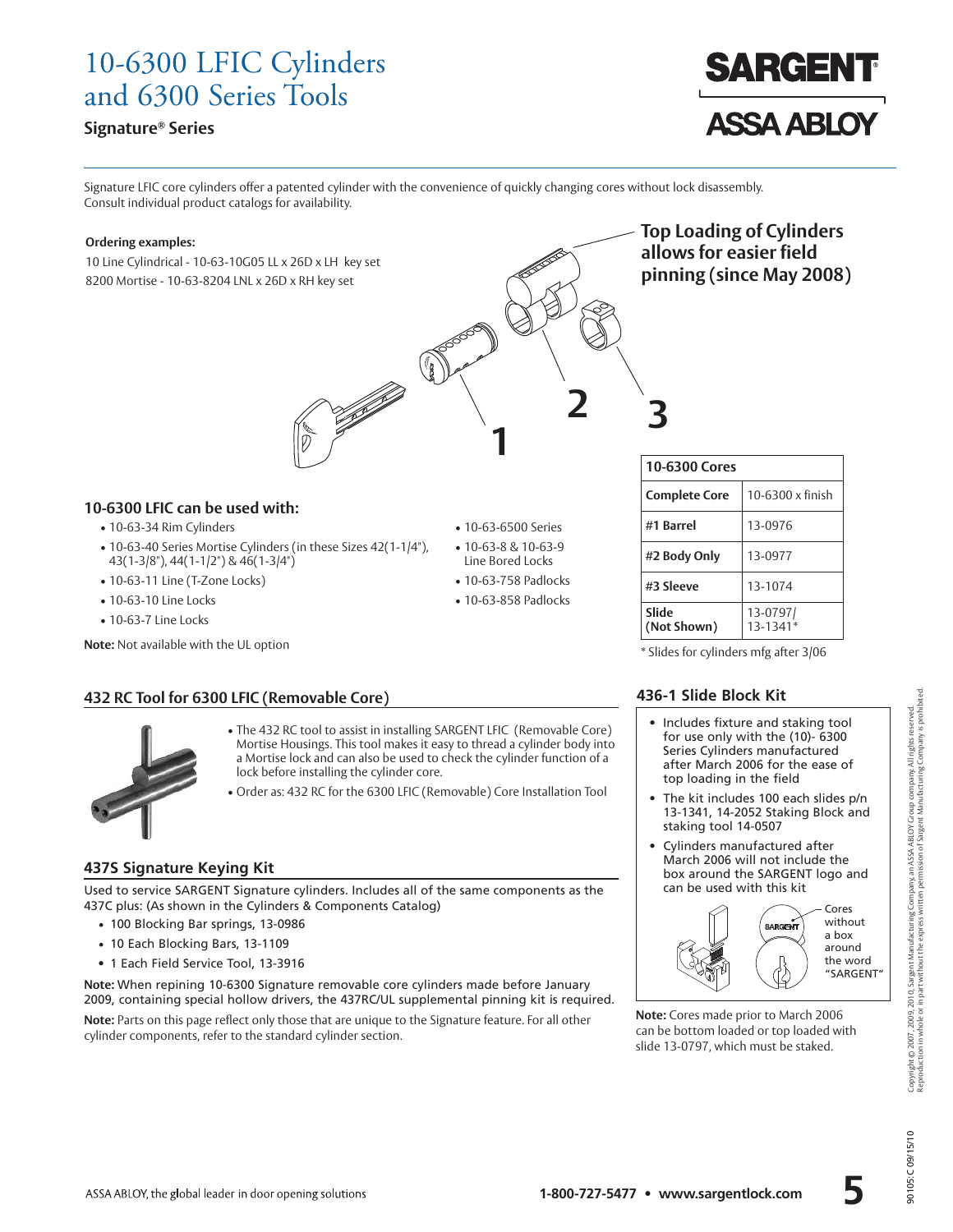## Key Blanks

**Signature® Series**

# **SARGENT ASSA ABLOY**

#### **Part Numbers**

All Signature key blanks are stamped at the factory with the Quill Logo and the individual Signature pattern. The Signature key blanks with the end user's unique dimple pattern are available only from SARGENT.

Available Keyways: H, L, R. For other sections, call factory.

Orders for these key blanks, must be accompanied by a letter of authorization under the end user's letterhead. This letter must contain the required key section(s) and appropriate authorizer's identification

The Signature Key Blank for field cutting and stamping key is offered in two styles.

Version one: The key blank has the standard SARGENT logo embossed on one side. The other side has the Signature Quill Logo, specific Signature code pattern, keyway and space for one additional line of stamping such as key set.

Version two: The key is less Sargent logo. This allows for additional space for optional stamping such custom or specific die stamping or DO NOT DUPLICATE. The other side has the Signature Quill Logo, specific Signature code pattern key way and one additional line for stamping such as key set. Key set symbols or alternate symbols will be stamped on all master keyed orders.

Two types of Signature featured key blanks are available for specific Keyway (sections) configurations: the day key or single key section, and the Master Keyway sections.

10-S6275 Day Key x keyway 10-S6270 Master Section x keyway

**Note:** Sold in boxes of 50 per keyway



Key bittings can be cut on any industry standard key cutting machine.

#### **Field Service Parts**

#### **Part Numbers**

| Blocking Bar (Old Style)   | 13-0985 |
|----------------------------|---------|
| Blocking Bar (New Style)   | 13-1109 |
| <b>Blocking Bar Spring</b> | 13-0986 |

Blocking Bar packed in quantities of 10

Blocking Bar Spring packed in quantities of 100

Signature Cylinder.

| Pinning Kit   | The 437-S pinning kit is for Signature cylinders. (on<br>previous page) LFIC (Removable) core cylinders<br>manufactured before January 2009 require the use of<br>hollow drivers in both the 3rd and 4th chambers found<br>in Kit 437 RC/UL. (located in the Conventional Catalog)<br>LFIC (Removable) core cylinders manufactured after<br>December 2008 use standard drivers and spring 13-<br>1769 in all positions. 10-UL listed cylinders when re<br>pinned require the use of hardened pins which are sold<br>separately. The 437RC/UL has space to store these<br>hardened pins. |
|---------------|-----------------------------------------------------------------------------------------------------------------------------------------------------------------------------------------------------------------------------------------------------------------------------------------------------------------------------------------------------------------------------------------------------------------------------------------------------------------------------------------------------------------------------------------------------------------------------------------|
| Service Tools | Refer to Standard Cylinder Section.<br>No additional service tools required for the                                                                                                                                                                                                                                                                                                                                                                                                                                                                                                     |

Cylinder lubricant packaged in convenient 3.0 oz. aerosol can be order by p/n 18-0070



ę.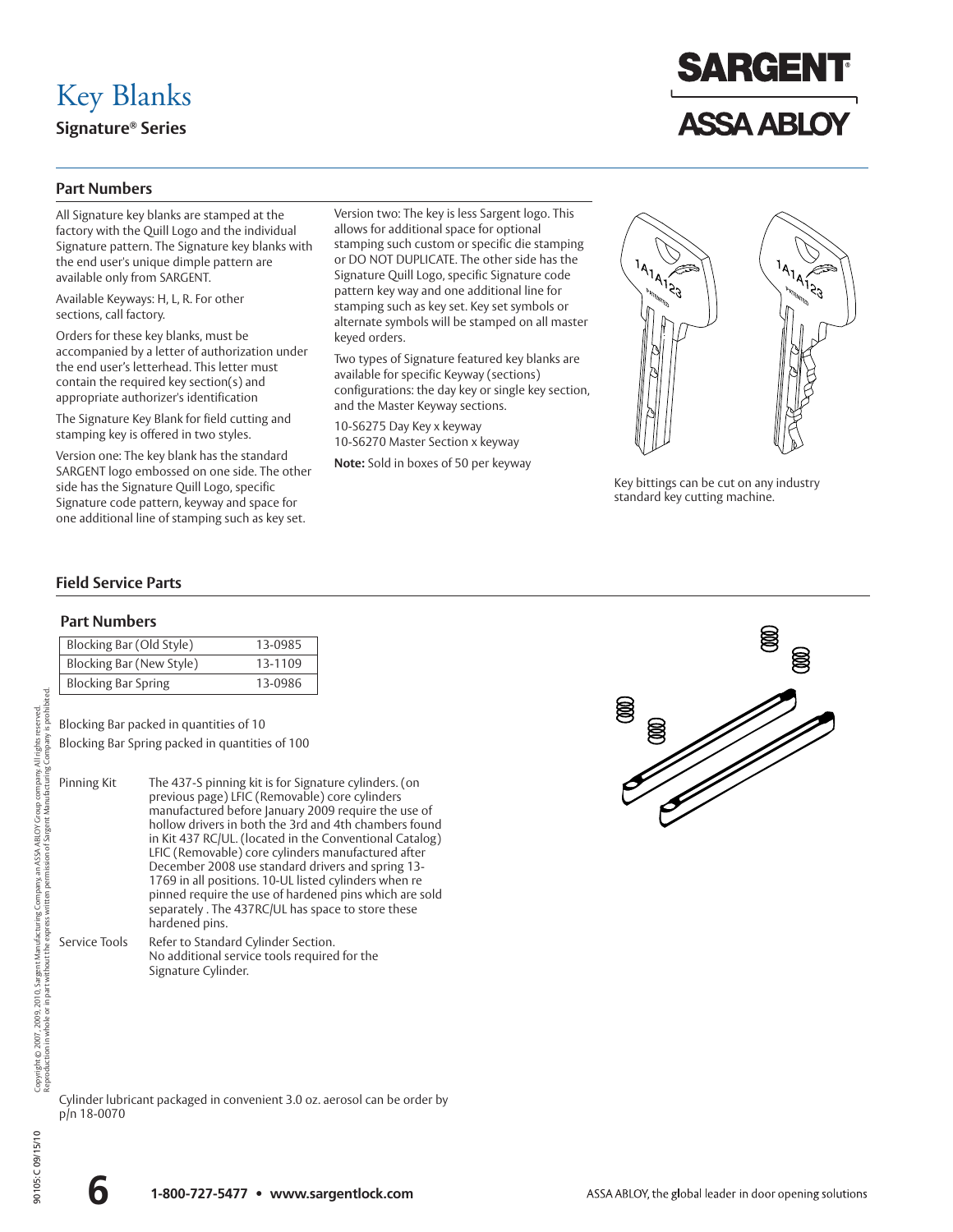## Visual Key Control

### **Signature® Series**

## ARGEN **ASSA ABLOT**

#### **Visual Key Control (Stamping)**

To allow for easier key and cylinder identification, SARGENT offers the option for permanent stamping of keys and/or cylinder with industry standard alpha-numeric keyset symbols.

Non-visual key control stamped change (day) keys include bitting numbers as standard, (Item A) unless specified in keying order lead sheet submitted with order requesting to be omitted and key set substituted.

SFIC and Signature change keys are stamped with key set symbols as standard.

Master level keys do not include bitting numbers. Master level keys include system register numbers stamped on the first line, and the standard visual key control designations on the second line (Item B).

#### **Up to 7 characters available for permanent stamping for Visual Key Control**

- Key and cylinder identified by industry standard alpha-numeric keyset symbols
- Concealed stamping on mortise and rim cylinders and bored lock cylinders available on the slide only (Item D or I )
- Cylinder-slide stamping available on 5100 and 6300 SARGENT LFIC (removable) cores, bored lock, mortise/rim cylinders (Item E, I D)
- Core side engraving available for 7300B Series up to 7 characters (Item F)
- Special key stampings available, such as "DO NOT DUPLICATE" or "CITY OF PHOENIX"
- XC and Signature cylinders not available with visual plug stamping
- XC and Signature cylinders available with only concealed slide stamping (Item D, E and I) only
- Signature LFIC 10-6300 available with cylinder slide stamping (Item E)

**NOTE:** SARGENT will stamp alternate identity codes whenever requested. If the Visual Key Control stamping is not wanted, an alternate code for stamping the individual identity of the Master Level Keys can be substituted.



#### **Tamper Proof Packaging**

For the highest level of security for the end user, Tamper Proof Packaging is used on all Master Keys, Signature key blanks and all restricted key blanks. This heat sealed shrink wrap identified with "SARGENT Sealed For Your Security" provides assurance of the integrity of the factory generated key system.

01/51/60 D:50106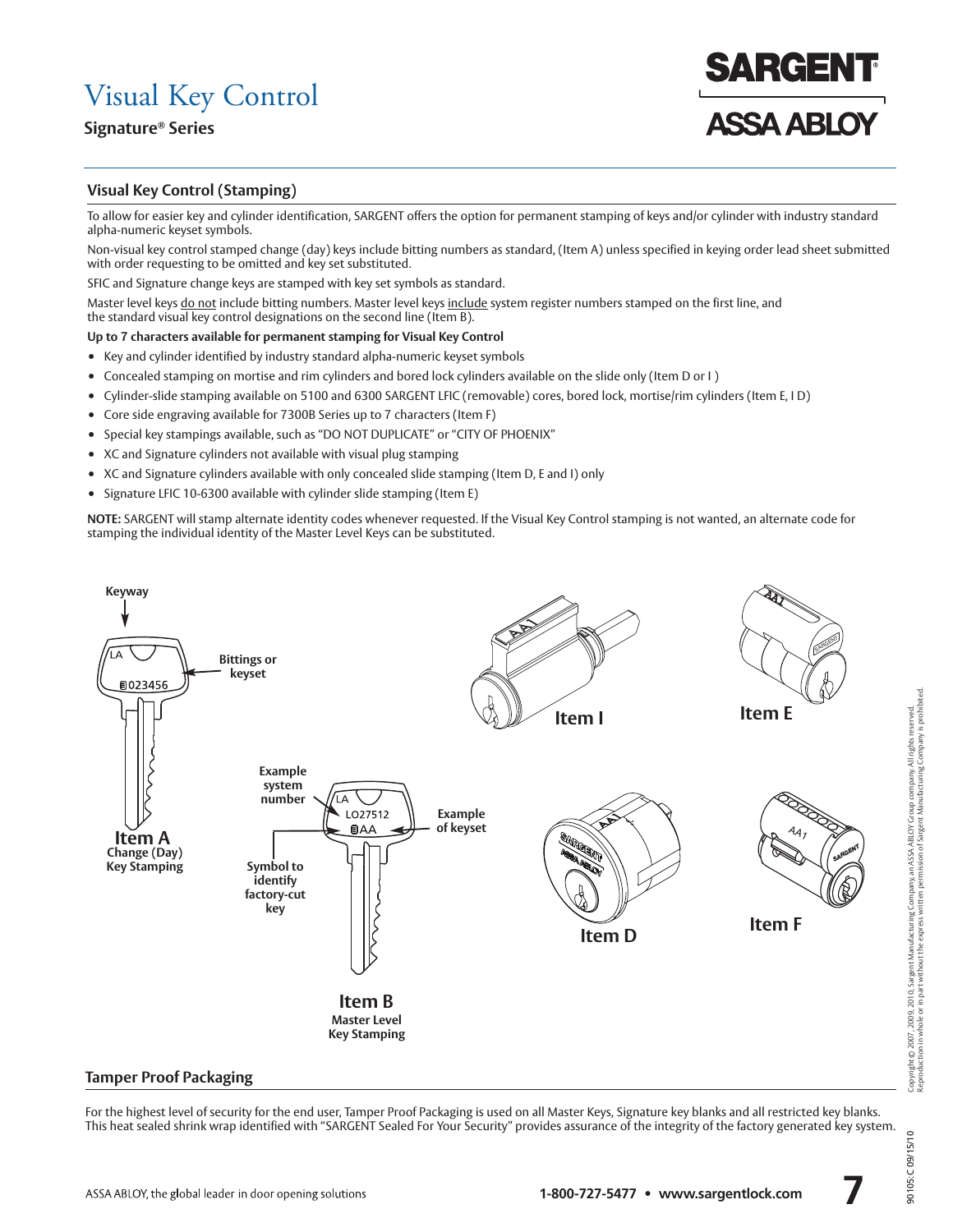Keyway Control





SARGENT Signature keys are produced with a special feature that allows them to operate Signature cylinders as well non-Signature cylinders within the same keyway family. The standard key does not contain the special feature which allows it to operate a Signature cylinder but will continue to operate non-Signature cylinders.

Signature key system can be easily blended into most existing facilities using the existing keyways (contact key records), but with the additional feature that allows operation only with Signature Keys. This prevents unauthorized access with a minimum effort. Typically all exterior cylinders and selected interior cylinders are upgraded to Signature to immediately stop unauthorized access, while still allowing one master to operate both types of cylinders.

90105:C 09/15/10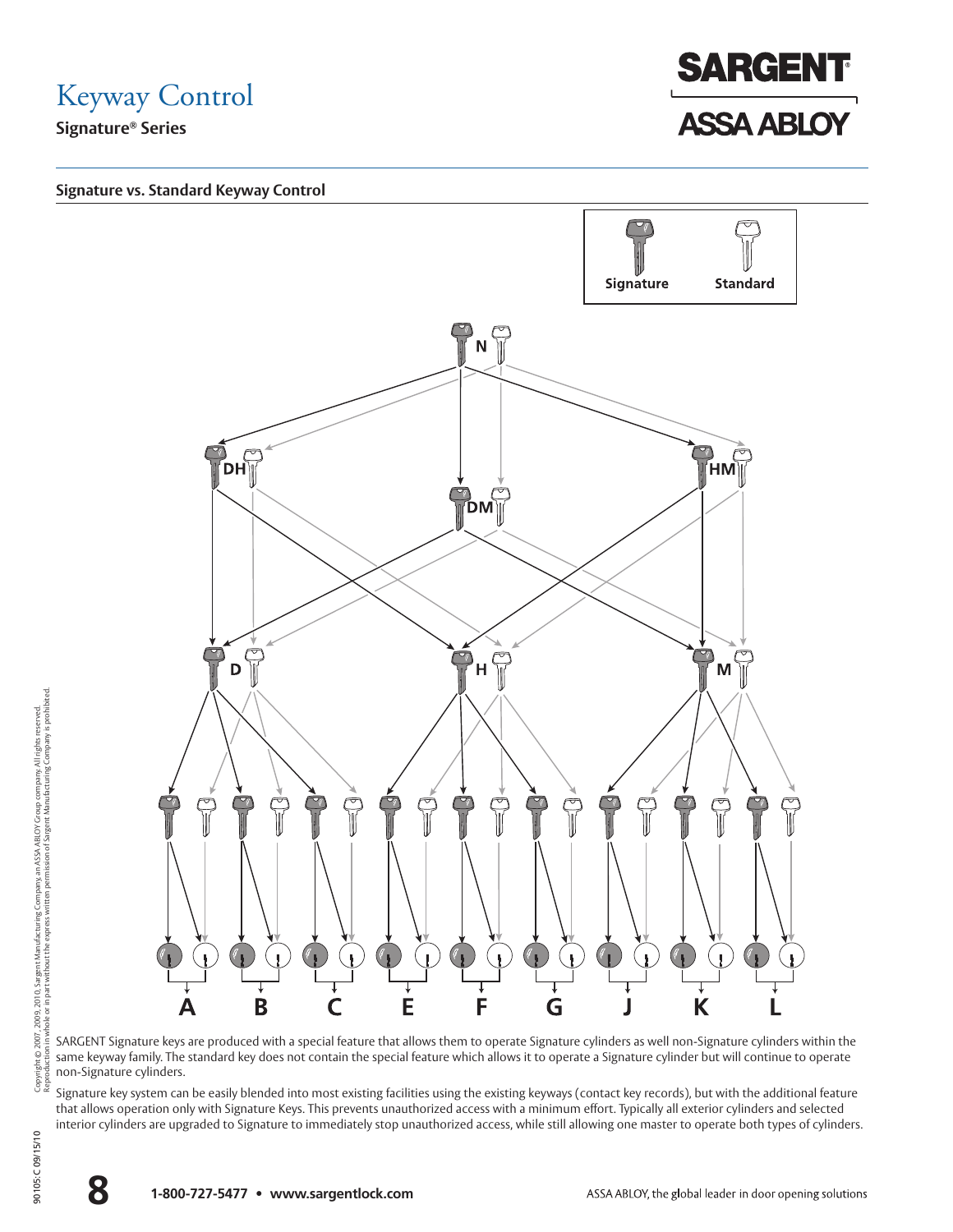

#### **With construction key in cylinder**



The SARGENT Signature Cylinder employs what is known in the industry as the "Lost Ball" method of Construction Master Keying. Use the 21- as the option when ordering this feature.

**NOTE:** Adding this feature to an existing SARGENT Master Key system may not be possible. Contact SARGENT key records department if this feature is required in an existing system.

The SARGENT Signature Cylinder with "Lost Ball" method of Construction Master Keying is not offered with 10-UL- and 10-63-. The 64- option is offered for construction keying when 10-6300 permanent cores are to be used.

#### **With construction key in cylinder Construction key rotating cylinder plug**



Example shows "Lost Ball" construction feature in last chamber of cylinder. Construction feature can be used in any chamber.

#### **To void construction key using the day/change key**



Change key inserted in cylinder.



Change key rotated to position for extraction. Construction key now voided from cylinder.





Construction key inserted after balls are trapped. Driver now extends into plug chamber. Construction key will not rotate.

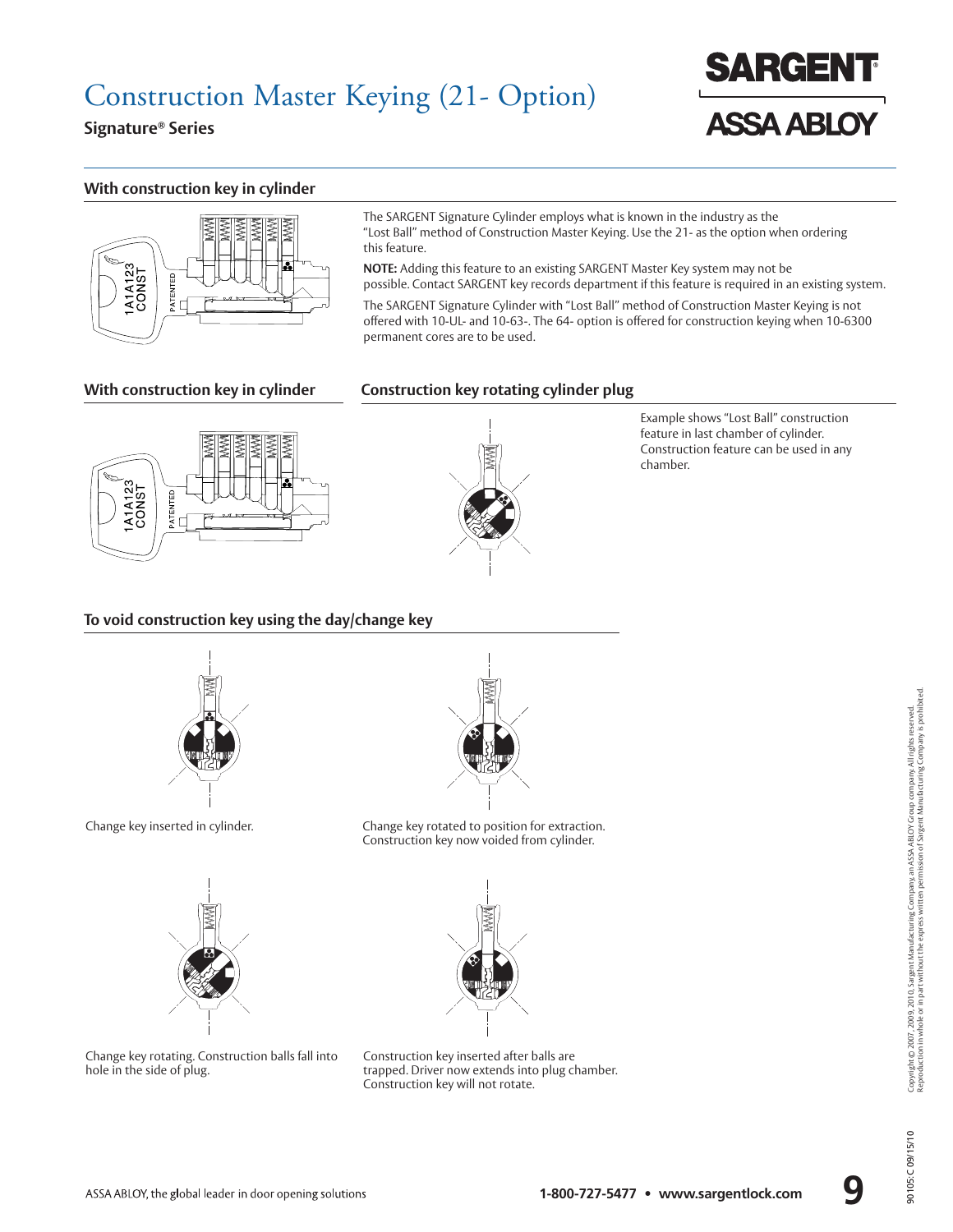## Registration Forms

**Signature® Series**

|          |                                                                                           | <b>SARGENT Signature Series</b>                                                                                                                                         |                                                                            |
|----------|-------------------------------------------------------------------------------------------|-------------------------------------------------------------------------------------------------------------------------------------------------------------------------|----------------------------------------------------------------------------|
|          | 100 Sate                                                                                  | Code Pattern Registration Form<br>nt Drive New Haven, CT. 00511 Phone (203) 498-5540 Fax. (203) 776-5992                                                                |                                                                            |
|          | <b>SECTION A</b> Distributor Information                                                  | (1) Date: $  /$ $  /$                                                                                                                                                   |                                                                            |
|          |                                                                                           |                                                                                                                                                                         |                                                                            |
|          | (2) Distributor Name:                                                                     | $(3)$ Acctif                                                                                                                                                            |                                                                            |
|          | (4) City:<br>(7) Contact Name:                                                            | (5)State: _ _ (6) Zip Code: _ _ _                                                                                                                                       |                                                                            |
|          |                                                                                           | (8) Phone: ( ) ____-_-__ (9)Fax: ( ) ___-_                                                                                                                              |                                                                            |
|          | <b>SECTION B</b> Facility Information                                                     |                                                                                                                                                                         |                                                                            |
|          | (10) Facility Name:                                                                       |                                                                                                                                                                         |                                                                            |
|          | (11) Building Name: _                                                                     |                                                                                                                                                                         |                                                                            |
|          | (12) Address:                                                                             |                                                                                                                                                                         |                                                                            |
|          | (13) City:                                                                                | (14) State: _ _ (15) Zip Code: _ _ _ _                                                                                                                                  |                                                                            |
|          | (16) Area responsible for key system _                                                    |                                                                                                                                                                         |                                                                            |
|          | and Names of                                                                              | $\_$ Title: $\_$                                                                                                                                                        |                                                                            |
|          | Authorizing<br><b>Individuals</b>                                                         | $\_$ Title: $\_$                                                                                                                                                        |                                                                            |
|          | <b>Mailing Address</b>                                                                    | City , State, Zip_                                                                                                                                                      |                                                                            |
|          | <b>Phone</b>                                                                              | Fax.                                                                                                                                                                    |                                                                            |
|          | (Please type or Print Clearly)                                                            |                                                                                                                                                                         |                                                                            |
|          | (17) Existing System? (Y/N) __ (18) Existing TMK Code# _                                  | $---$ (19) Kwy: $---$                                                                                                                                                   |                                                                            |
|          | (20) System Spec.'s:<br>Level_                                                            | System Const Removable<br>Hotel<br>Cylinder<br>Mky_<br>Key_<br>Core<br>Ots.                                                                                             |                                                                            |
|          |                                                                                           | <b>SECTION C</b> Area of Exclusivity Final Approval and assignment by Sargent                                                                                           |                                                                            |
|          | (21) National: _ (22)Adjacent States: _ (23)Other States: _                               |                                                                                                                                                                         |                                                                            |
|          |                                                                                           |                                                                                                                                                                         |                                                                            |
|          | <b>SECTION D Authorization</b>                                                            |                                                                                                                                                                         |                                                                            |
|          |                                                                                           | - FACTORY USE ONLY -                                                                                                                                                    |                                                                            |
|          | Keyway Family:                                                                            | Master Sections: _N _D_ H _M _DH _HM _DM                                                                                                                                |                                                                            |
|          |                                                                                           | Single Sections: _A _B _C _E _F _G _J _K _L                                                                                                                             |                                                                            |
|          |                                                                                           |                                                                                                                                                                         |                                                                            |
|          |                                                                                           |                                                                                                                                                                         | sargent/                                                                   |
|          | H756                                                                                      |                                                                                                                                                                         |                                                                            |
|          |                                                                                           | <b>Cover Sheet for all Keyed Orders</b>                                                                                                                                 |                                                                            |
|          |                                                                                           | Hawla use this interactive farm: Put cursar aver the red triangle                                                                                                       |                                                                            |
|          | Custamer Accaunt, Number                                                                  | SARGENT KEYING ORDER INFORMATION SHEETS<br>Pachase Order Namber                                                                                                         |                                                                            |
| Saltika: |                                                                                           |                                                                                                                                                                         |                                                                            |
| Contact: |                                                                                           |                                                                                                                                                                         |                                                                            |
|          | Facily Name:                                                                              |                                                                                                                                                                         |                                                                            |
| Address: | Facily Contact:                                                                           | Cly:                                                                                                                                                                    |                                                                            |
|          |                                                                                           |                                                                                                                                                                         | Signa/ure<br>Ship Ta:<br>Phone:<br><b>Building Nam</b><br>Phone:<br>State: |
|          | Key System Definition                                                                     | Also the New York Systems surface to the Contemption Systems surface to the later together build your systems of which we are a                                         |                                                                            |
|          | New Key Systems: Complete Scope of Key System Structure<br>GGM Level4<br>Gands perGGM     |                                                                                                                                                                         |                                                                            |
|          | <b>Vasters</b> per Grand                                                                  | Changes per klaster                                                                                                                                                     | Existing Key S<br>Exbûng Regi<br>Exbûng TMK<br>Previous SA                 |
|          |                                                                                           |                                                                                                                                                                         |                                                                            |
|          | GM Level3<br><b>Vasters per Grand</b>                                                     |                                                                                                                                                                         |                                                                            |
|          | Unster byel2                                                                              | Changes per master                                                                                                                                                      |                                                                            |
|          | Are Submasters to be used?                                                                | Na<br>Yes                                                                                                                                                               |                                                                            |
|          | Albuch zugrache zinni das naphrodos a m                                                   |                                                                                                                                                                         |                                                                            |
|          | iais: Donatuschis sedan toindeskapuntiks atphysici autikys i                              |                                                                                                                                                                         |                                                                            |
|          | Keying Notes attached<br>(Complex systems, unique considers, statistics)                  |                                                                                                                                                                         | Authorization<br>Shmtue (<br>V10 Code                                      |
|          |                                                                                           |                                                                                                                                                                         |                                                                            |
|          |                                                                                           |                                                                                                                                                                         |                                                                            |
|          | Special Keying Requirements:                                                              | SARGENT KEYING ORDER INFORMATION SHEETS<br>del un sinou l'exege fest vel selection lory system toyeu. Considérates une vénue seguente                                   |                                                                            |
|          | Cassteying                                                                                | Mached separate sheet defining crossteying requirements                                                                                                                 |                                                                            |
|          | 21-22 Construction Keying<br>63-Remayable Core                                            | .<br>51- Hatel Keying Makke<br>51- Remavable Core Old Style'''                                                                                                          | Kesa                                                                       |
|          | 10-Signature<br>V10'                                                                      |                                                                                                                                                                         |                                                                            |
|          | $^{\circ}$ 22, 52, Natural in the contribution according by where of<br>The fact Page and | The W.C. Feature<br>Restricted King: ***<br>Ford The State<br>miyasi qabixa iyo oʻpadad<br>"Past SAR DE M ( Key Flamede appared and E nd Use Author stand also Flagued) |                                                                            |
|          | VKC/Stamping Requirements                                                                 |                                                                                                                                                                         |                                                                            |
| Keys     | Keys with Keysel<br>Blthg                                                                 | <b>Blind Code</b><br>Onl Samphg<br>I<br>See Cabigua tractifical information                                                                                             | I                                                                          |

**SARGENT ASSA ABLOY** 

The Signature Code Registration Form must be submitted prior to any purchase orders for products.

The information on this form is used by computer software to select the unique Signature code pattern for each key system and monitor the selection process to insure code patterns are not duplicated within the pre-defined area of exclusivity.

#### **Cover Sheet for all Keyed Orders**

| Hawta use this interactive farm: Put cursonaventhe reditriangle<br>SARGENT KEYING ORDER INFORMATION SHEETS                        |                                                  | How to mark a box in the form                                   |
|-----------------------------------------------------------------------------------------------------------------------------------|--------------------------------------------------|-----------------------------------------------------------------|
| Castamer Account Namber<br>Puchase Order Number                                                                                   |                                                  | Nate Special Shipping Addresses on Page 3                       |
| Sabila: ______________                                                                                                            | Ship To:                                         |                                                                 |
|                                                                                                                                   |                                                  |                                                                 |
| Cartact:                                                                                                                          | Phone:                                           | Fax:                                                            |
|                                                                                                                                   |                                                  |                                                                 |
| Facilly Name:                                                                                                                     | Bubling Hame:                                    | स्त्रा                                                          |
| Facilly Contact:<br>$Cly$ :<br>Address:                                                                                           | Phone:<br>State:                                 | Zu:                                                             |
|                                                                                                                                   |                                                  |                                                                 |
| Key System Definition                                                                                                             |                                                  |                                                                 |
| All auditor (for Key Systems surface of the AntiopKey Systems surface behelver begets build young stemped viced builded and       |                                                  |                                                                 |
| New Key Systems: Complete Scope of Key System Structure<br>GGM Level4<br>Grands per GGM                                           | Existing Key Systems<br>Existing Register Number | (automation below)                                              |
| <b>Masters perGrand</b>                                                                                                           | Existing TMK biting and Keyvay:                  |                                                                 |
| Changes per klaster                                                                                                               | Previous SARGENT arder number                    |                                                                 |
|                                                                                                                                   |                                                  |                                                                 |
|                                                                                                                                   |                                                  | matudo románico.<br>Are all specialities speeckting? Y Y N      |
| GM Level3<br><b>Masters per Grand</b>                                                                                             |                                                  | ampare/kaz                                                      |
| Changes per master                                                                                                                |                                                  | if not passured by conduct declary decompositely any warrantsy. |
|                                                                                                                                   |                                                  | Field Spacified anywars a relately attenuately                  |
| Unster byel2<br>Changes per master                                                                                                | Autorization                                     | See adulted voluntary manuals democrat                          |
| Yes.<br>No.<br>Are Submasters to be used?                                                                                         | Shreture Code:                                   | Existing Pin Cade:                                              |
| Albuck corporate street does anythered on at reserved                                                                             |                                                  | Latter of Authorization attached. Existing Sig Code             |
|                                                                                                                                   |                                                  | InLial Request Farm Attached For New Sig Cade                   |
| layakin Bahajari pasifirma sahip dan moltos airlam borrodi. Sahaja                                                                | V10 Code                                         |                                                                 |
|                                                                                                                                   |                                                  | Letter of Authorization attached                                |
| Keying Nates attached                                                                                                             |                                                  | Contract Atlacted                                               |
| (Complex systems, unque considere, sistema)                                                                                       |                                                  |                                                                 |
|                                                                                                                                   | Kesa                                             | Authorization Forms attached                                    |
|                                                                                                                                   |                                                  | Page 1                                                          |
|                                                                                                                                   |                                                  |                                                                 |
| SARGENT KEYING ORDER INFORMATION SHEETS                                                                                           |                                                  |                                                                 |
| Special Keying Requirements:<br>del constructivo que l'est vol selectif en los y système de yea. Construire au seu se segue poder |                                                  |                                                                 |
| Attached seguidie sheet defining crassteying requirements.<br>Cassterha                                                           |                                                  |                                                                 |
| 21-22- Construction Keying<br>S0- Hatel Keying Matibe                                                                             |                                                  | Hatel Keying Bared In                                           |
| S1-Removable Core OB Style ***<br>63-Removable Core                                                                               |                                                  | 73. SARGENT Small Format, Core                                  |
| 10-Shrature<br>11-XC Festure                                                                                                      |                                                  | 73 Existing Best/Arrow Fabori<br>$02 - 04$                      |
| Mto <sup>re</sup><br>Restricted Key: ""                                                                                           |                                                  | Specific Keway or Key Family Reguled                            |
| * 22-52-yildam, kubar uzand on muziking ziyatlarna silanaiy zail ugʻitafazi iygan oʻganludi.                                      |                                                  |                                                                 |
| <sup>-</sup> Derivati Famuusti<br>"PaySARISM (Ney Parado appoint and Sed Univ.Administration Collection and                       |                                                  |                                                                 |
|                                                                                                                                   |                                                  |                                                                 |
| VKC/Stamping Requirements<br>Keys                                                                                                 |                                                  | <b>Bitting List Requirements</b>                                |
| Kers with Kersel.<br>Bltha<br><b>Bind Code</b><br>Oml Stampho                                                                     |                                                  | Issued Keys<br>Exampled                                         |
| See Cabbase brackling/inbreaker<br>armadad.                                                                                       |                                                  | For Expanded Bitings indicate number of extra bitings:          |
| Existing Die Stamp:                                                                                                               |                                                  |                                                                 |
| Nav Db Stamp:                                                                                                                     |                                                  |                                                                 |
|                                                                                                                                   |                                                  |                                                                 |
| Oml SARGENT Loop                                                                                                                  |                                                  | Lage volumes may require an extra charge)                       |
| Oml Keyvey<br>Cylinders                                                                                                           |                                                  |                                                                 |
| Cyl Face<br>Na Cyl Stampha<br>CvIConcepted                                                                                        |                                                  |                                                                 |
|                                                                                                                                   |                                                  |                                                                 |
| Number of last Cantral Keys<br>Construction Masters                                                                               |                                                  | EMK's (Hotel)                                                   |
| Key Quantities<br>Number of out Master layel Keys percach Master<br>Number of out Change (Day) heys per Cylinder.                 | OR                                               | per Keyset Symbol:                                              |

SARGENT has created a new order lead sheet. This form must accompany any purchase order containing product for the Signature cylinders and keys.

SARGENT recommends that the form accompany any purchase order for master keyed systems.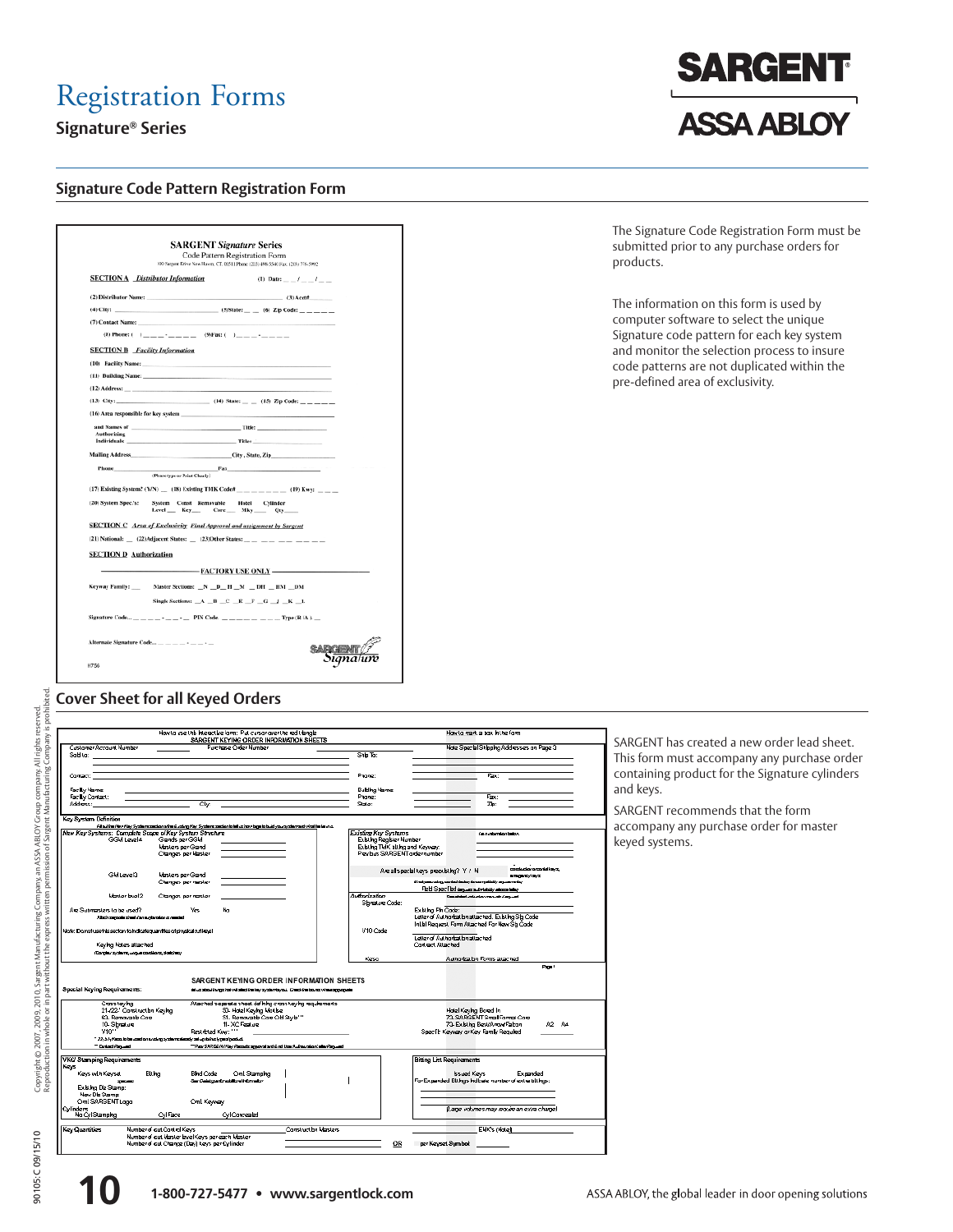## How to Order/Special Features

#### **Signature® Series**



#### **How to Order**

In order to obtain a unique SARGENT Signature pattern, a pre-authorization form must be sent to SARGENT's Key Records department in New Haven, CT. SARGENT will reserve a specific Signature pattern for the particular end user.

All purchase orders received by SARGENT for Signature products must be accompanied by a letter of authorization from the end user, including his registered Signature pattern and 8 digit pin code.

An 10- option has been created to assist in identifying when a SARGENT product include the Signature cylinder feature.

When ordering, use 10- as the option to indicate that the product requires the Signature feature (e.g., 10-8226 LNL x US26D, 10-10G05 LL x US26D, etc.)

If other options are being used, be sure that the Signature option appears first (e.g., 10-63-10G05, 10-21-8226 x 26D, etc.)

#### **Special Features: VKC and Cut Key Options**

#### **Visual Key Control**

Visual Key Control will incorporate the standard industry key symbol identification. The Visual Key Control feature will appear on the key blank only. Stamping on the face of the barrel is not possible due to space limitations and security reasons. Concealed stamping of the key set on the slide is available as an option. All keys will have the Signature facility code with the Signature Quill logo.

#### **Special Key Blank Stamping**

The Signature Key Blank is offered in two versions to accommodate a variety of key bow stamping options.

**Version one:** The key blank has the standard SARGENT logo embossed on one side. The other side has the Signature Quill Logo, specific Signature code pattern, keyway and space for one additional line of stamping such as key set.

**Version two:** The key is less Sargent logo. This allows for additional space for optional stamping such custom or specific die stamping or DO NOT DUPLICATE. The other side has the Signature Quill Logo, specific Signature code pattern key way and one additional line for stamping such as key set. Key set symbols or alternate symbols will be stamped on all master keyed orders.

#### **UL 437 High Security Feature**

A UL 437 version of the Signature Cylinder is available for mortise and rim cylinders only. When ordering, specify UL as an option (e.g., 10-UL-8204 LSL x US26D). Sargent's 8200 LS Security Escutcheons are complimented by UL 437 Signature Cylinders.

0105:C09/15/10